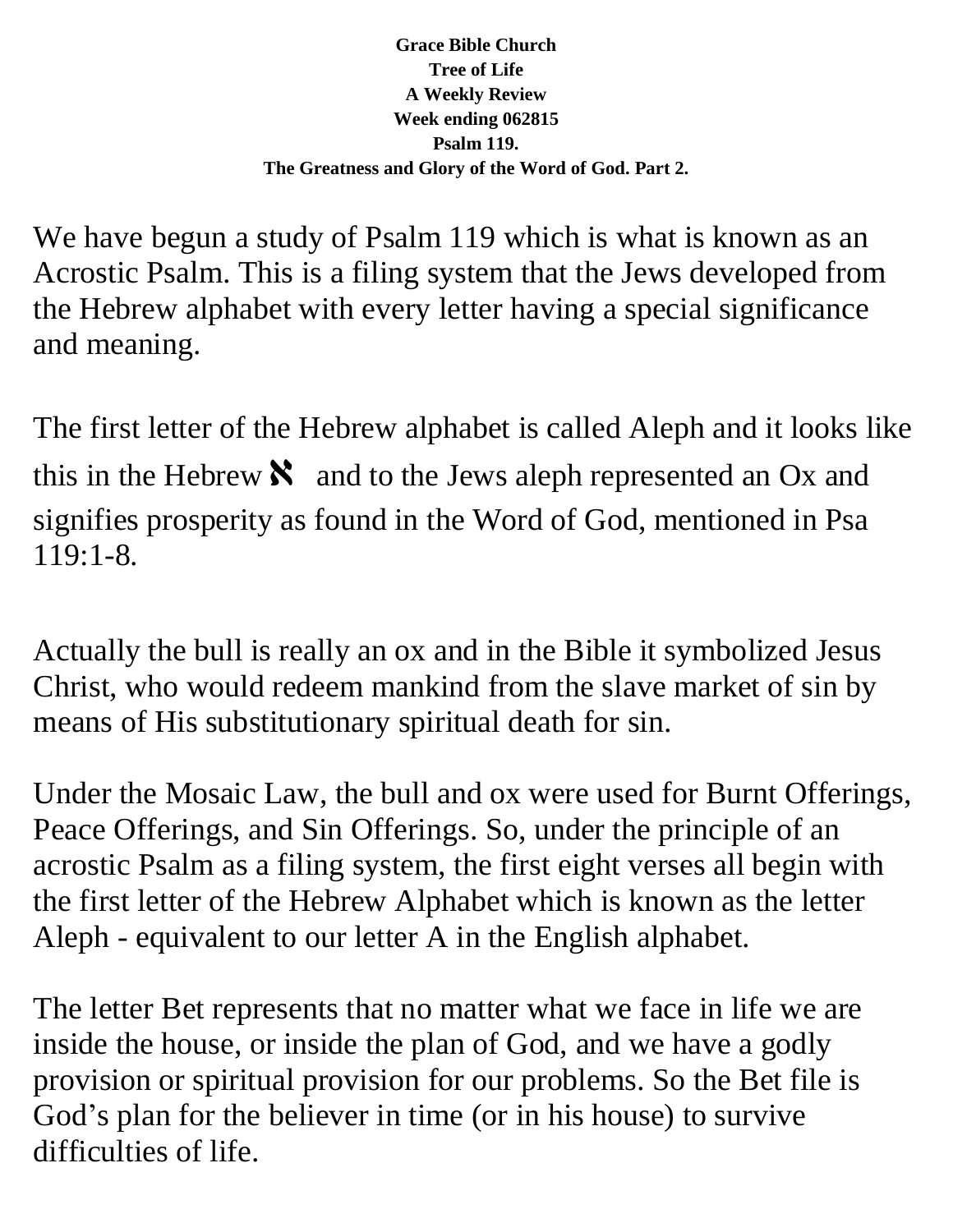## **Psa 119:9, How can a young man keep his way pure?**

Now why does a young man need to keep his way pure or literally cleanse his way? The reasons are the fact that there on many attacks made on the believer. There are a lot of false teachers out there who say things like: All you have to do is believe in Jesus Christ and all your problems will be solved! When in reality, If you believe in Jesus Christ, your problems have just begun, **Gal 5:17 For the flesh sets its desire against the Spirit, and the Spirit against the flesh; for these are in opposition to one another, so that you may not do the things that you please.**

Most attacks that the believer goes through are subtle because we normally prepare for a direct attack, but remember the real art behind warfare is deception and therefore there is an indirect attack.

In Psalm 119:9, a man in prison as a slave is wondering how to keep himself from being defiled. Note that his volition is involved. Here is a young man victimized by all types of sin including sexual sins and anger and bitterness and he is looking for a provision. The real issue is How can he keep his soul clean though his body is being defiled and abused?

The soul is the place of integrity even though the body is being abused. So this verse is literally saying **Psa 119:9, How can a young man keep his way pure?** 

And then he states the answer, **By keeping it according to Thy word.**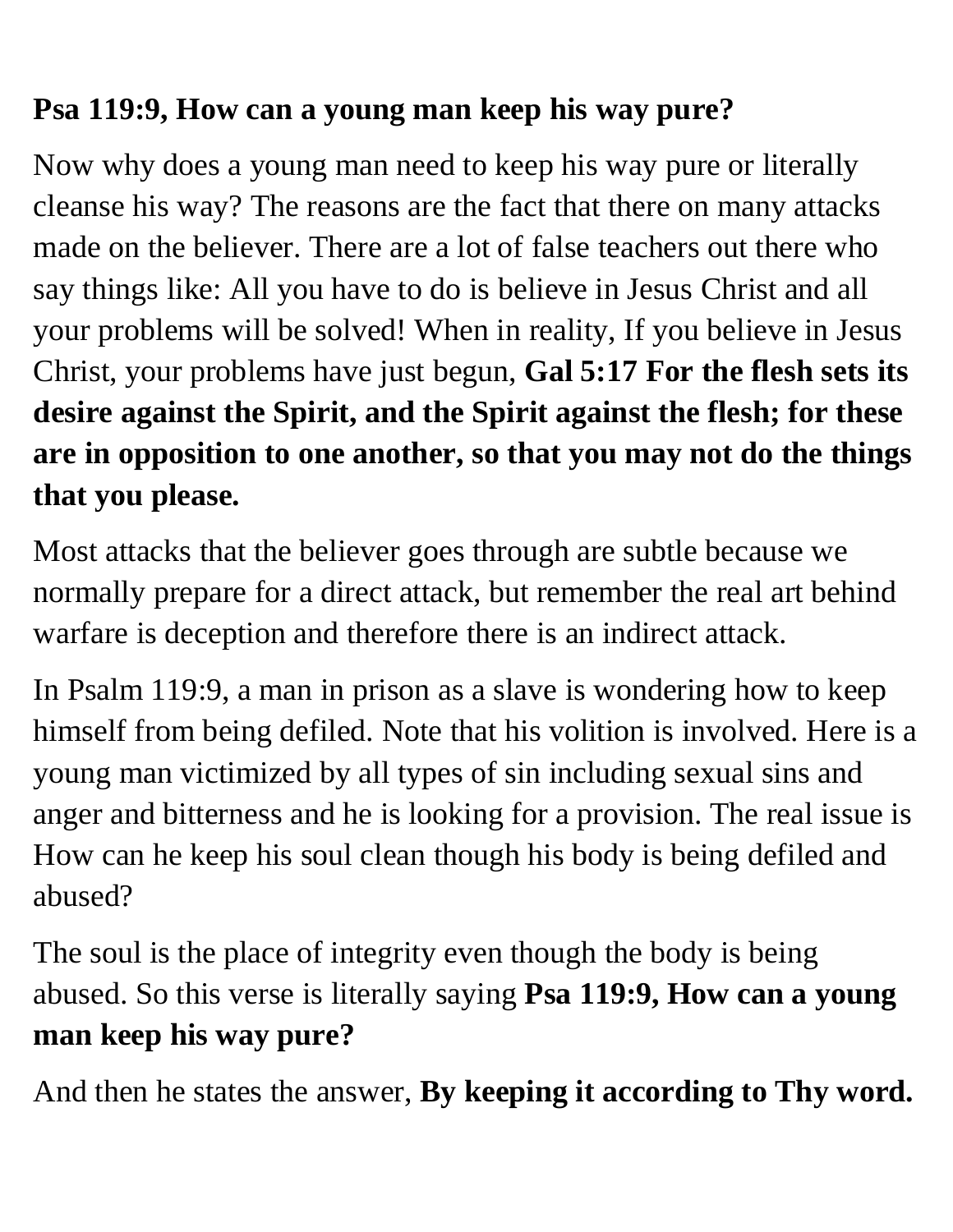The Hebrew verb *shama* means to guard and protect…he guards and protects his life with the word of God, just like many of you are doing right now! He guards his life by learning doctrine. He protects his life by governmental doctrine, what we have been noting as Theandric action.

So we are to guard and protect our soul in the plan of God and for the mobilization of the plan of God which is our soul or our house, according to the bet file which reveals the plan of God. Remember that Satan is not a promoter for immorality, but for false ideas in human soul. The Adamic nature in us loves knowledge but not wisdom because wisdom or metabolize doctrine crucifies him. That's why Theandric action is so important.

Since the beginning of the Church-age, Christians have struggled with the dilemma of representing the infinite God to finite mankind through vessels of clay. This is the process of Theandric action, whereby Christians are able to manifest the true nature of God in their mortal bodies within the Body of Christ and to a lost and dying world.

Most Christians never experience Theandric action, because they ignorantly live in the effects of the Fall of man, known as the character of the old Adamic nature in their mentality, as they fulfill selfish and vain ambition.

When the personality of the Father is operational in the believer's life, through the filling of the Holy Spirit and the Word of God, which is the mind of Christ, the possibilities of experiencing Christ's victory are limitless.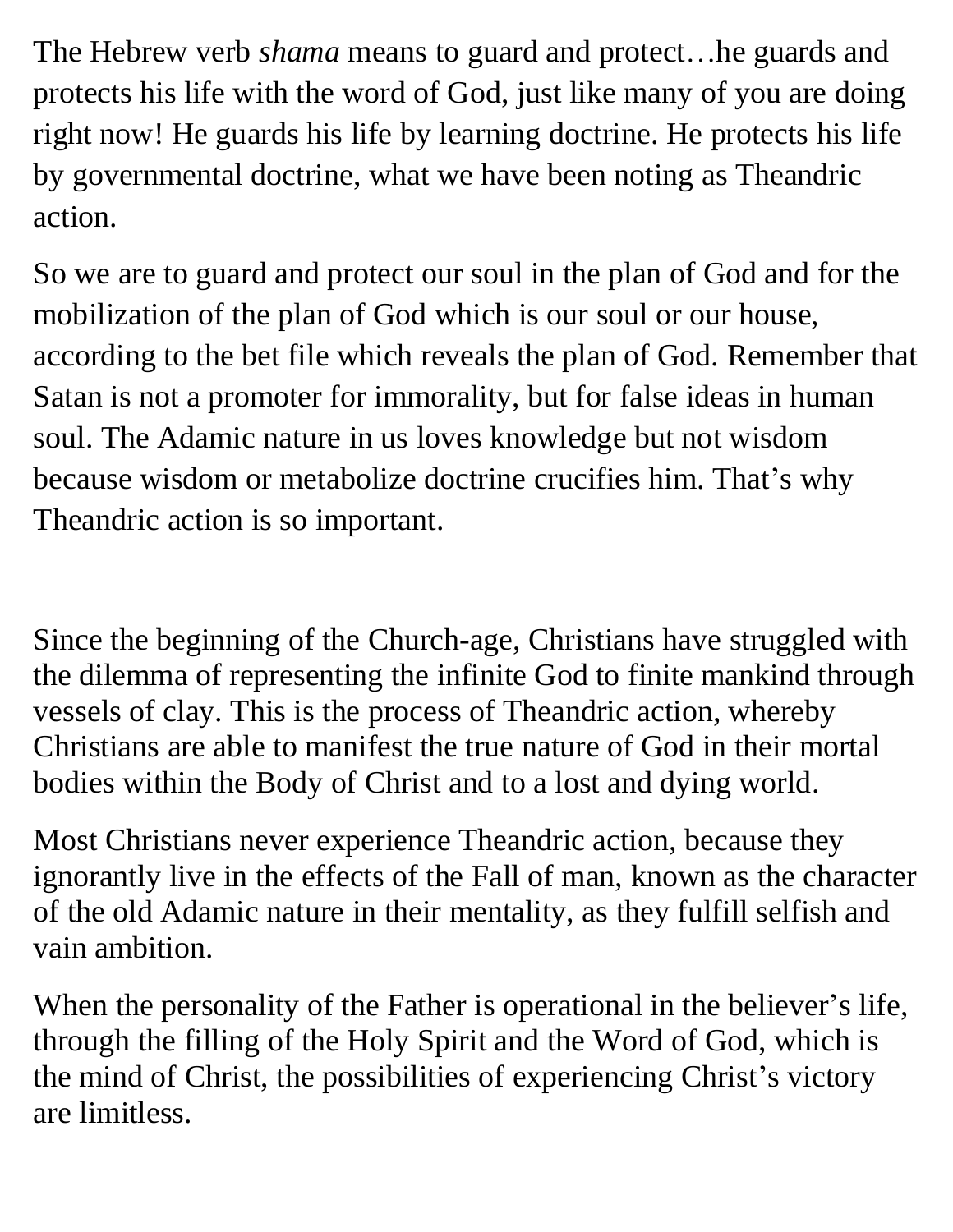The disciples were described as having turned the world upside down because of their tremendous influence in evangelizing the nations. This sheds light on the heart attitude of Jesus as He prayed, **Joh 17:21, That they all may be one; as thou Father, art in me, and I in thee, that they also may be one in us, that the world may believe that thou hast sent me."**

It must be emphasized that Theandric action does not mean losing our individuality or creative capacity, nor does it imply that our sin nature can ever be eradicated. In 1Co 15:l0 Paul said, **"I labored more abundantly than them all, yet not I, but the grace of God that was in me."** Paul never lost his individuality, yet he operated in the power of God's disposition throughout his ministry.

Truth concerning the invisible God can only be imparted to natural men by those Christians who understand and live in the appropriation of the principle of Theandric action. You will see that, as the Christian faces every situation in life in the power of Theandric action, the nature of God will be revealed to the world.

Through the ministry of the Holy Spirit, all human problems and failures can be transformed into victories for the believer who, in courage and faith, applies this principle. It is my sincere desire that this series in Psa 119 will challenge you to experience the victory of Christ in every detail of life through the process of Theandric action.

## **Psa 119:9, How can a young man keep his way pure? By keeping it according to Thy word.**

Ezra has to keep making one decision for sure in the bet file and that equals rebound. Remember the abuse he took, which included sexual abuse according to biblical scholars who master in Isagogics, could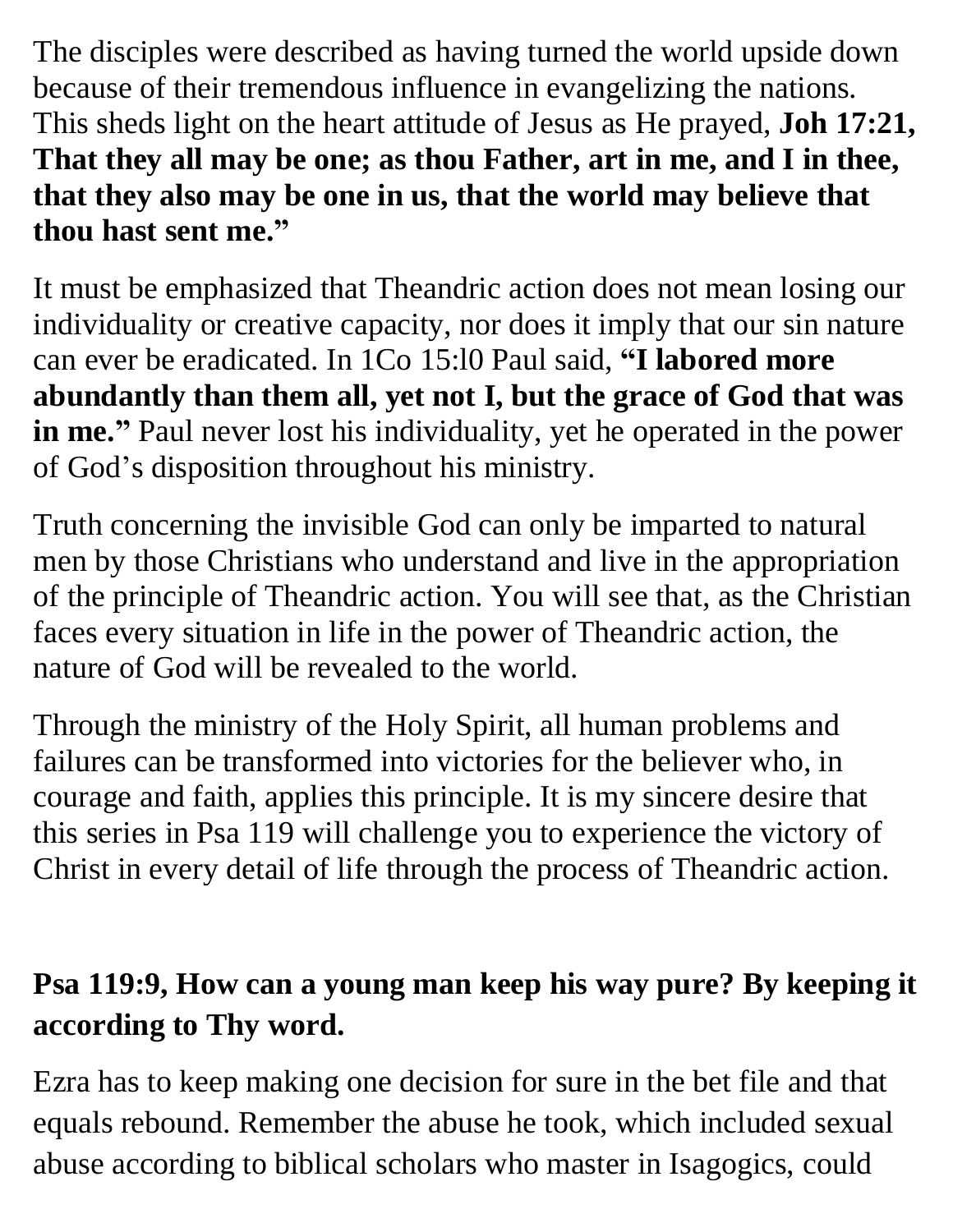promote perverseness in the future so he constantly makes a decision to confess the sin he was forced into. So he says in **Psa 119:10, "With all my heart I have sought Thee; Do not let me wander from Thy commandments."** The first word in the sentence is *bakaal* which means with all my heart. Ezra understands grace - doctrine becomes ineffective and neutralized when we don't understand and orient our lives to grace.

Notice what Ezra seeks from God **with all my heart I have sought Thee;** all his heart refers to the essence of his soul.

In **Deu 10:12-14, "And now, Israel, what does the Lord your God require from you, but to fear the Lord your God, to walk in all His ways and love Him, and to serve the Lord your God with all your heart and with all your soul, and to keep the Lord's commandments and His statutes which I am commanding you today for your good? Behold, to the Lord your God belong heaven and the highest heavens, the earth and all that is in it."**

So many think God won't require works for them to fulfill their vows, but that is not what the word of God teaches, **Psa 10:13, Why has the wicked spurned God? He has said to himself, "Thou wilt not require it."**

In the Doctrine of Requirement we have the following principles.

1. God is for capital punishment and therefore requires a life for a life even before the law was given, **Gen 9:5, "And surely I will require your lifeblood; from every beast I will require it. And from every man, from every man's brother I will require the life of man."**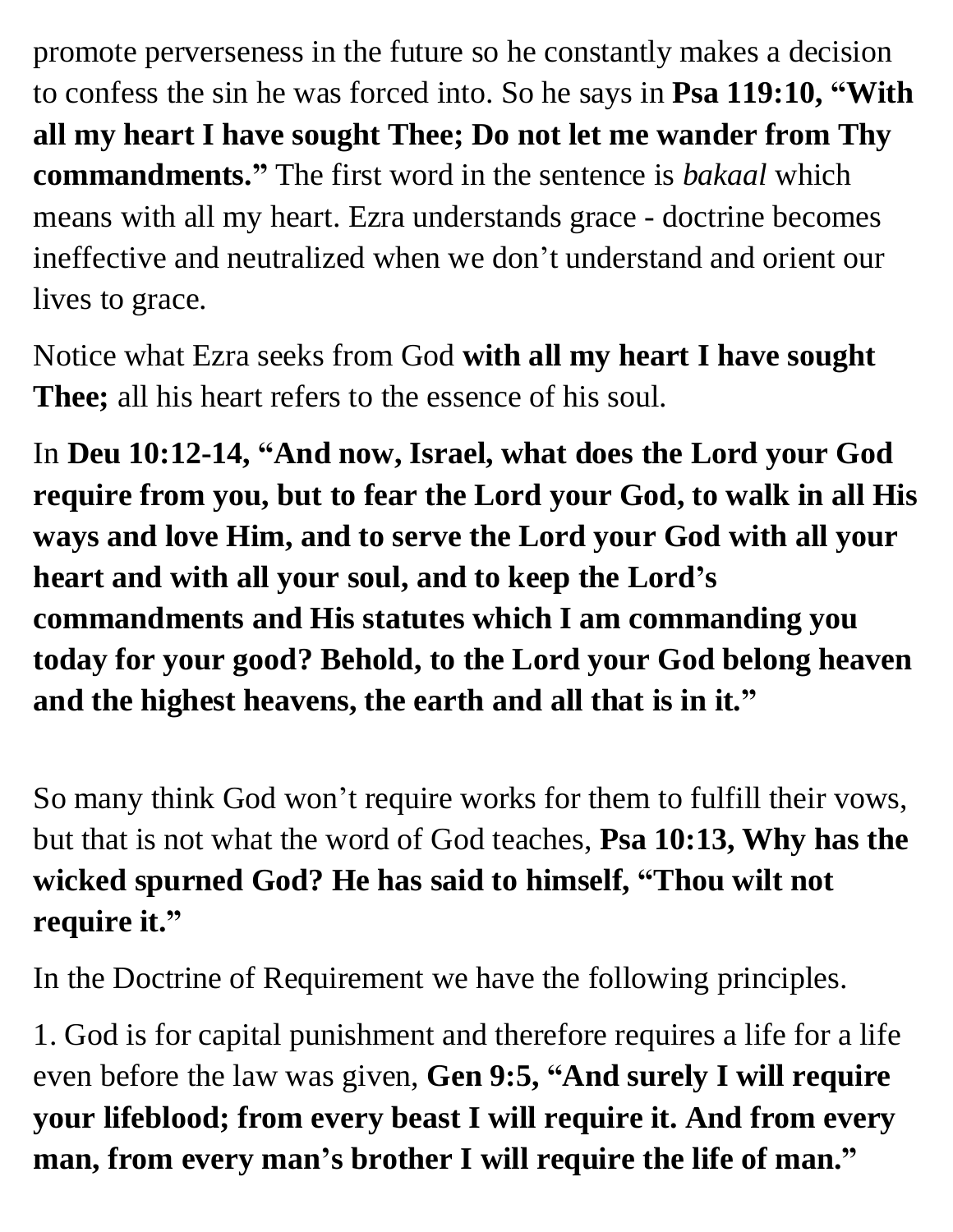2. The Lord requires from us: a. To be occupied with Him. b. To be governed by His doctrine. c. To love and to serve Him. d. To have all five parts of our soul in complete submission to Him. All 5 parts of the soul including emotion, self conscious, volition, mentality and conscience.

## **Deu 10:12, "And now, Israel, what does the Lord your God require from you, but to fear the Lord your God, to walk in all His ways and love Him, and to serve the Lord your God with all your heart and with all your soul.**

3. God will require a accountability for what you hear, Deu 18:19, 1Ki 8:59.

4. God will require you to fulfill any vow that you have made to Him or His people, **Deu 23:21, "When you make a vow to the Lord your God, you shall not delay to pay it, for it would be sin in you, and the Lord your God will surely require it of you."**

5. Only the wicked think God will not require anything, Psa 10:13.

6. God requires ministers and pastors to exhort and warn their congregation, Eze 33:6; Heb 13:17.

7. God will require the flock of the shepherd to be fed or else remove the flock from the shepherd and blessings also, **Eze 34:10, Thus says the Lord God, "Behold, I am against the shepherds, and I shall demand My sheep from them and make them cease from feeding sheep. So the shepherds will not feed themselves anymore, but I shall deliver My flock from their mouth, that they may not be food for them."**